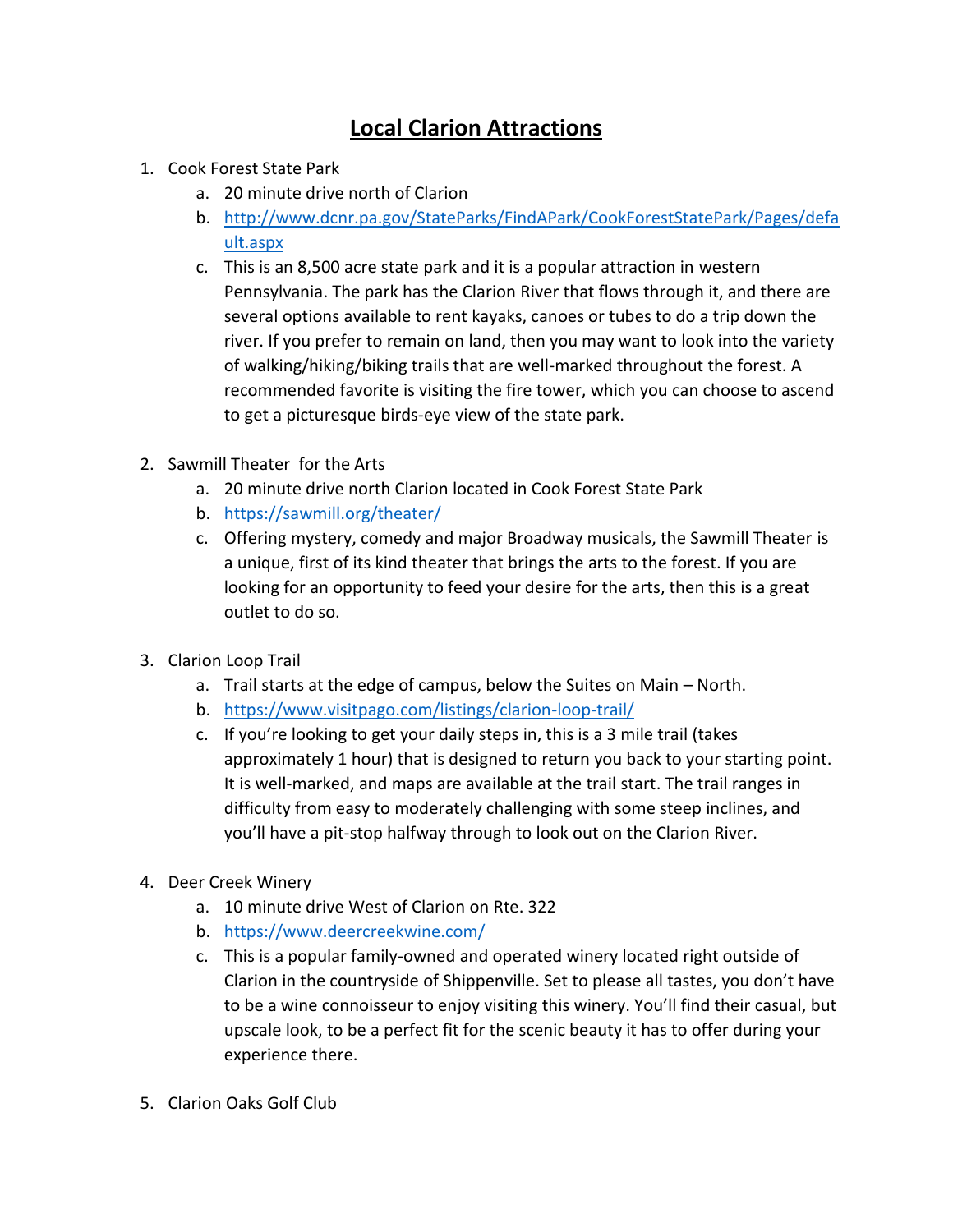- a. 5 minute drive from the University (located by Clarion exit off of I-80)
- b. Phone #: 814-226-8888
- c. Start or end your conference stay by enjoying a round of 9 or 18 holes of golf at a well-maintained course, located just a few minutes from the University. While you will want to miss the watering hole on hole 9, you may find interest in visiting the Oak's Club House afterwards.
- 6. Fulmer House Books and Collectibles
	- a. 2 minute walk from campus (corner of  $7<sup>th</sup>$  & Wood Street)
	- b. <http://www.fulmerhousebooks.com/>
	- c. This yellow brick house has been a local landmark for more than a century. Initially serving as a home to the family that built it, in 1963 it became a house for the brothers of Theta Chi Fraternity, when the University was known as Clarion State College. It became the Fulmer House in 2006, after the Fulmer family decided to fix-up the house from the years it served as a fraternity house. Between the house itself, and the items inside, there is a lot of history to behold here. If only the walls could talk about what they have witnessed over the years.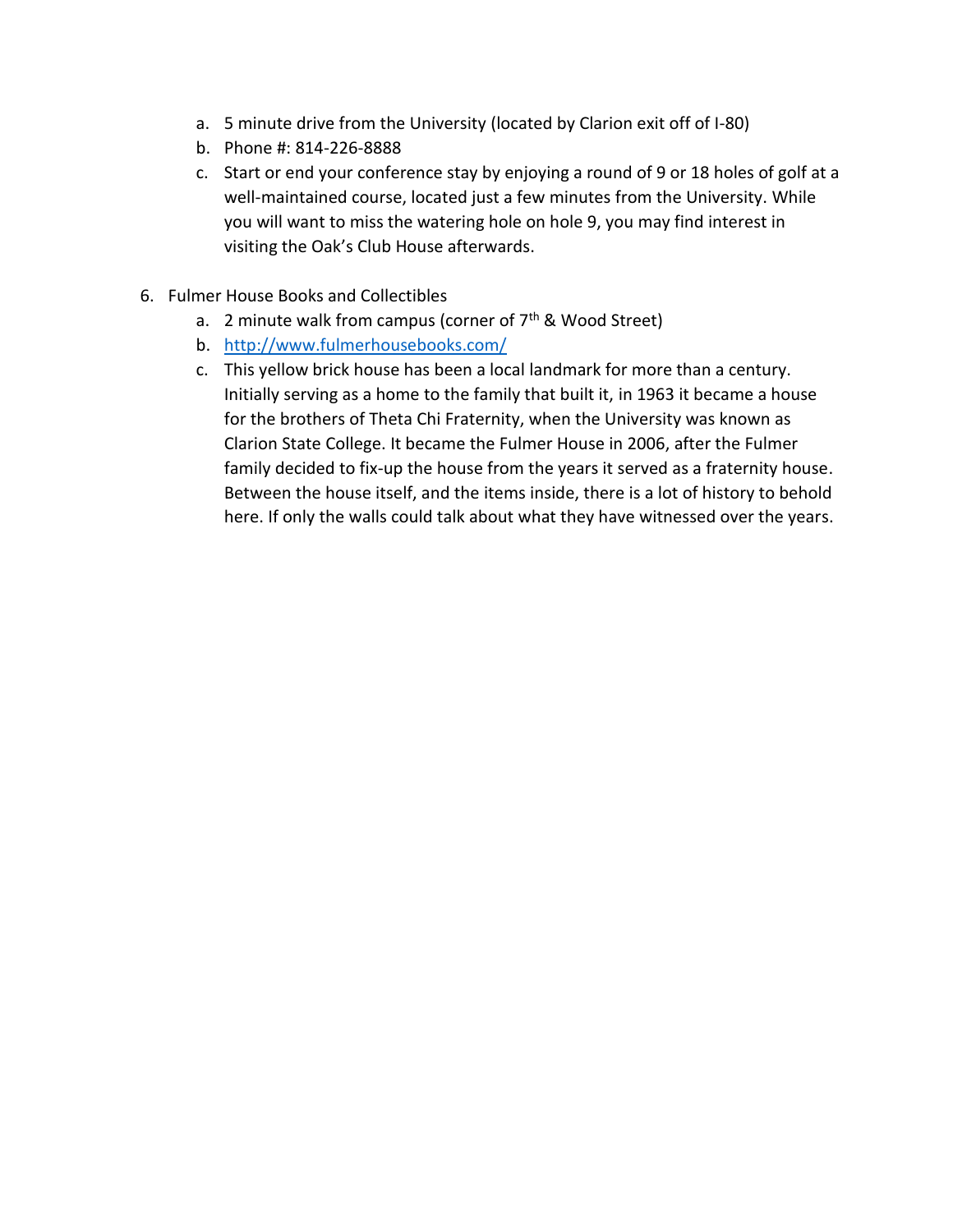## **Local Food Options (unique to Clarion area)**

- 1. Bob's Subs
	- a. Corner of  $5<sup>th</sup>$  and Main Street (5 blocks from campus toward the Courthouse)
	- b. <http://www.bobssubsclarion.com/>
	- c. Bob's is home to the best subs in Clarion. If you didn't like mayonnaise before, you will after eating here.
- 2. Daddy's Main Street Hot Dog
	- a. Main Street (5 blocks from campus toward the Courthouse)
	- b. Don't be fooled by the name. While they do offer a variety of hot dogs on their menu, they have the best burgers in town, and they give you a hefty serving of the best seasoned fries you'll ever eat. If you're looking for a greasy and filling meal, then don't look any further.
- 3. Fox's Pizza Den
	- a. Main Street (5 blocks from campus toward the Courthouse)
	- b. <http://www.foxspizza.com/locations/pa/clarion/clarion-pa-144/index.html>
	- c. Fox's Pizza offers a variety of pizza, Stromboli and subs. If the weather is keeping you inside, don't worry, they deliver as well.
- 4. County Seat
	- a. Main Street (4 blocks from campus toward the Courthouse)
	- b. Named for Clarion being the in the central part of Clarion County, you won't find a better breakfast spot in town.
- 5. Yo-Licious Frozen Yogurt
	- a. Main Street (4 blocks up from campus)
	- b. You can never predict the weather in Clarion, but rain or shine, cold or warm, Yo-Licious makes the perfect stop for a mid-day snack or a night-time dessert option. Mix-and-match your frozen yogurt, top it off with your choice of toppings, and then pay based on the weight of your dessert.
- 6. Michelle's Café
	- a. Main Street (3 blocks up from campus)
	- b. <http://www.michellescafe.com/>
	- c. If you need a pick-me up during the conference, don't worry, Michelle's offers a small-town coffee shop experience while serving up Starbucks-quality drinks. They also have daily lunch specials.
- 7. Clark's Donuts Plus
	- a. Across the street from campus (next to Suites on Main North)
	- b. <http://www.clarksdonuts.com/Locations.html>
	- c. If you are looking for a breakfast bite to go along with your coffee from Michelle's then pick up some donuts on your way back to campus. Made daily, you won't find fresher, better tasting donuts. Dunkin Donuts can't match their quality. Arrive early though, because they sell out quickly.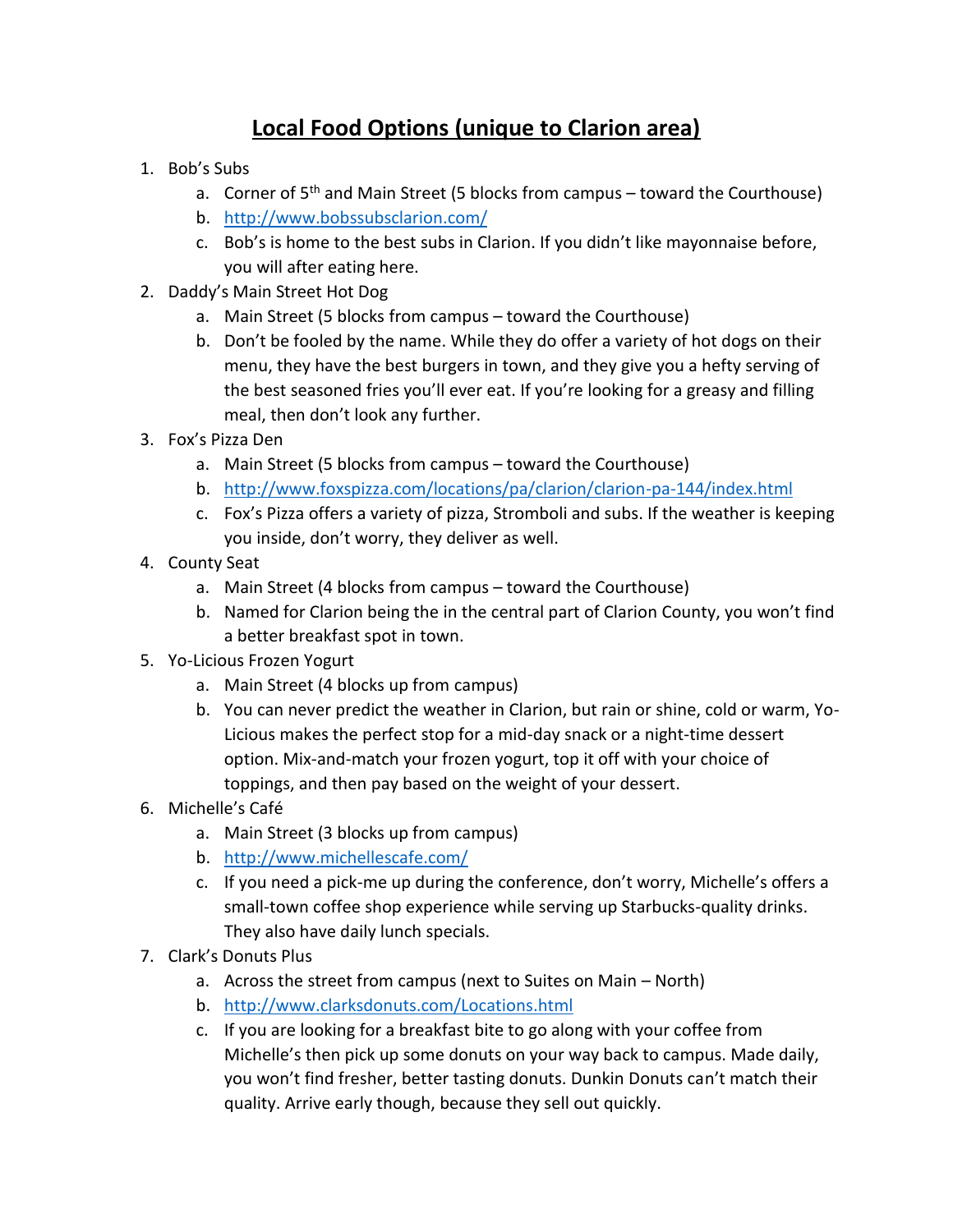- 8. Pizza Pub
	- a. 2 minute drive from Campus (0.5 mile East on Rte. 322 from campus)
	- b. <http://www.pizzapubclarion.com/>
	- c. If you're looking for some of the best specialty pizzas you've ever had, you will want to visit the Pub. Known best for their pizza, they also have subs, wedgies, wings, salads and more. You won't find an item on their menu that you don't like. They also have delivery services available.
- 9. Clarion River Brewing Company
	- a. Main Street (4 blocks up from campus)
	- b. <https://www.clarionriverbrew.com/>
	- c. After a busy conference day, enjoy their relaxing social atmosphere with excellent food and a cold microbrew to wash it down.
- 10. Koyia Express Restaurant
	- a. Main Street (1 block up from campus)
	- b. Serving everything from hand-rolled sushi to popular hibachi entrees, Koyia offers a taste of Japanese food in Clarion. They also have Bubble Milk Tea which is a popular drink in East and Southeast Asia.
- 11. Cozumel Mexican Restaurant and Cantina
	- a. 5 minute drive from the University (located by Clarion exit off of I-80)
	- b. If you are looking for another ethnic cuisine option, this restaurant may be for you. You are sure to find something you like with the extensive list of menu options that they provide. You'll also enjoy the free chips and salsa that you get throughout your dining experience.
- 12. Red River Roadhouse (RRR)
	- a. 5 minute drive from the University (located by Clarion exit off of I-80)
	- b. Similar to a Texas-style steakhouse, the RRR offers a full meal at a great price. From steaks to burgers to salads to wings, you won't leave hungry.

## **Other Food Options**

- 1. Domino's
	- a. Located across from campus, right above the Suites on Main North.
	- b. Phone #: 814-226-4060
	- c. Delivery is available
- 2. McDonald's
	- a. Located on Main Street. 3 blocks up from campus.
- 3. Wendy's
	- a. Located across from campus. Corner of Wood St. and 8<sup>th</sup> Avenue.
- 4. Subway
	- a. Located next to Wendy's, across from campus on  $8<sup>th</sup>$  Avenue.
- 5. Sheetz